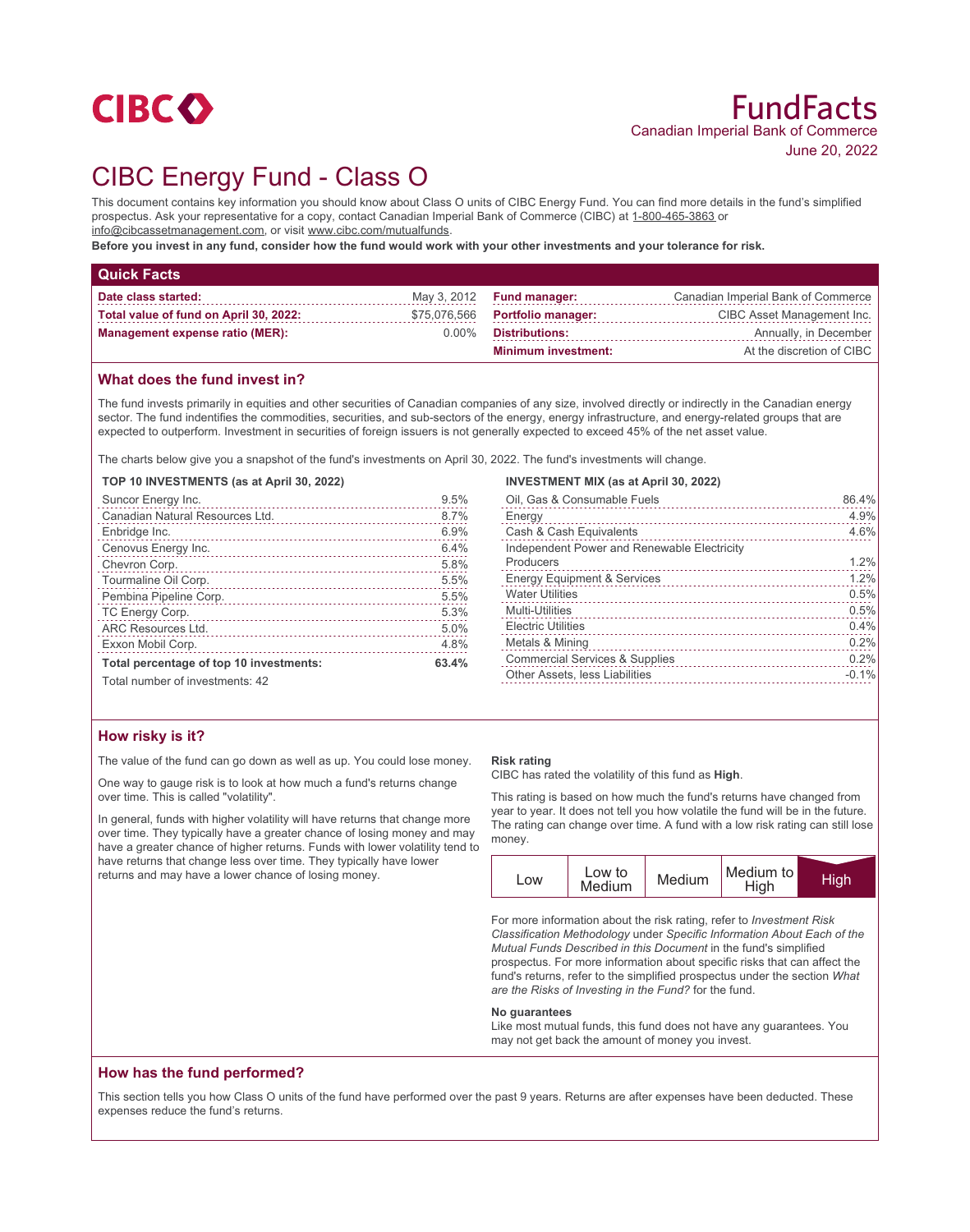## **FundFacts**

#### **YEAR-BY-YEAR RETURNS**

This chart would generally show how Class O units of the fund performed in each of the past 9 calendar years. However, year-by-year returns for Class O units of the fund have not been presented from 2013 to 2015 because Class O units were not outstanding for a full calendar year. Class O units dropped in value in 3 of the 6 years shown. The range of returns and change from year to year can help you assess how risky the fund has been in the past. It does not tell you how the fund will perform in the future.



#### **BEST AND WORST 3-MONTH RETURNS**

This table would generally show the best and worst return for Class O units of the fund in a 3-month period over the past 8 calendar years. However, the best and worst 3-month returns are only being presented for the years 2016 to 2021 since Class O units were not outstanding for a full calendar year from 2013 to 2015. The best and worst 3-month returns could be higher or lower in the future. Consider how much of a loss you could afford to take in a short period of time.

|                     | <b>Return</b> | 3 months ending  | If you invested \$1,000 at the beginning of the period |
|---------------------|---------------|------------------|--------------------------------------------------------|
| <b>Best return</b>  | 24.2%         | January 31, 2021 | Your investment would rise to \$1,242                  |
| <b>Worst return</b> | -38.2%        | March 31, 2020   | Your investment would drop to \$618                    |

#### **AVERAGE RETURN**

The annual compound return of Class O units of the fund has not been presented because Class O units have not been outstanding continuously since inception.

| Who is this fund for?                                                                                             | A word about tax                                                                                                                                                                                                                                                                                     |
|-------------------------------------------------------------------------------------------------------------------|------------------------------------------------------------------------------------------------------------------------------------------------------------------------------------------------------------------------------------------------------------------------------------------------------|
| Investors who:<br>• are seeking specific exposure to the energy sector; and<br>• are investing for the long term. | In general, you will have to pay income tax on any money you make on a<br>fund. How much you pay depends on the tax laws where you live and<br>whether or not you hold the fund in a registered plan such as a<br>Registered Retirement Savings Plan (RRSP) or a Tax-Free Savings<br>Account (TFSA). |
|                                                                                                                   | Keep in mind that if you hold your fund in a non-registered plan, fund<br>distributions are included in your taxable income, whether you receive<br>them in cash or have them reinvested.                                                                                                            |

## **How much does it cost?**

The following tables show the fees and expenses you could pay to buy, own, and sell Class O units of the fund. The fees and expenses - including any commissions - can vary among classes of a fund and among funds. Higher commissions can influence representatives to recommend one investment over another. Ask about other funds and investments that may be suitable for you at a lower cost.

## **1. SALES CHARGES**

There are no sales charges payable when you buy, switch, or sell Class O units of the fund.

#### **2. FUND EXPENSES**

You don't pay these expenses directly. They affect you because they reduce the fund's returns.

As at December 31, 2021, the expenses for Class O units of the fund were 0.01% of its value. This equals \$0.10 for every \$1,000 invested.

|                                                                                                                                                                                    | Annual rate<br>(as a % of the fund's value) |
|------------------------------------------------------------------------------------------------------------------------------------------------------------------------------------|---------------------------------------------|
| Management expense ratio (MER)<br>This is the total of the fund's operating expenses for Class O units of the fund. No management fees are charged in<br>respect of Class O units. | $0.00\%$                                    |
| Trading expense ratio (TER)<br>These are the fund's trading costs.                                                                                                                 | $0.01\%$                                    |
| <b>Fund expenses</b>                                                                                                                                                               | 0.01%                                       |